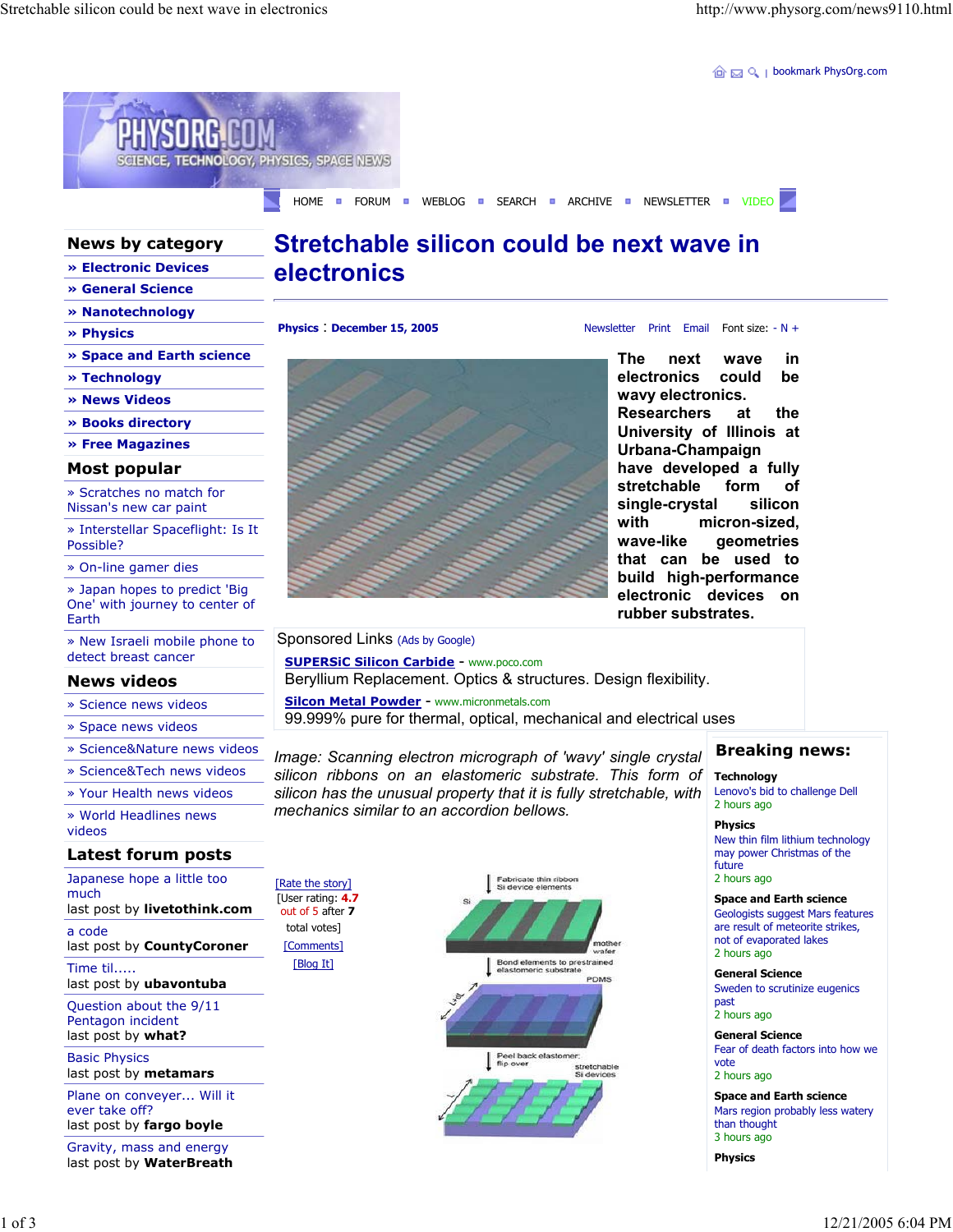| How small?<br>last post by Confused2<br>Delta 32 mutation<br>last post by Guest<br>All today's posts<br><b>News archive</b><br>2005<br>» News archive<br>» Search<br><b>Survey</b><br>Help us make our site better!<br><b>Take PhysOrg.com Survey</b><br>The survey takes less than<br>two minutes, there's nothing<br>to identify you personally, and<br>you won't receive any email or<br>other sales pitches by<br>participating.<br>2004<br>The Engineering Search Engine<br>Products & Suppliers<br><b>Quantum Universi</b><br><b>The New Quantum</b><br><b>Universe</b><br>Username:<br>Tony Hey<br>Password:<br><b>Best Price \$18.49</b><br>or Buy New \$24.41<br><b>Topic Title:</b><br>Buy amazon.com<br>Your | forgotten<br>last post by adoucette | <b>Related</b>                                                                                                                                                                                                          |
|-------------------------------------------------------------------------------------------------------------------------------------------------------------------------------------------------------------------------------------------------------------------------------------------------------------------------------------------------------------------------------------------------------------------------------------------------------------------------------------------------------------------------------------------------------------------------------------------------------------------------------------------------------------------------------------------------------------------------|-------------------------------------|-------------------------------------------------------------------------------------------------------------------------------------------------------------------------------------------------------------------------|
|                                                                                                                                                                                                                                                                                                                                                                                                                                                                                                                                                                                                                                                                                                                         |                                     | <u>» The Imposs</u><br>from Silicon<br>» Researcher<br>dirty silicon,<br>solar energy<br>» A new spin                                                                                                                   |
|                                                                                                                                                                                                                                                                                                                                                                                                                                                                                                                                                                                                                                                                                                                         |                                     | » New design<br>nanowire tra<br>» Silicon solu<br>long-life batt<br>» Nanobridge<br>Production,<br>» Scientists I<br><b>Advancing Sp</b><br>J <u>anuary 10</u><br>» Applied Ma<br>Collaborate t<br><b>Silicon Techn</b> |
|                                                                                                                                                                                                                                                                                                                                                                                                                                                                                                                                                                                                                                                                                                                         |                                     | <b>FindWh</b>                                                                                                                                                                                                           |
|                                                                                                                                                                                                                                                                                                                                                                                                                                                                                                                                                                                                                                                                                                                         |                                     | <b>PhysOrgF</b>                                                                                                                                                                                                         |
|                                                                                                                                                                                                                                                                                                                                                                                                                                                                                                                                                                                                                                                                                                                         |                                     | This is a plac<br>post will be a                                                                                                                                                                                        |
|                                                                                                                                                                                                                                                                                                                                                                                                                                                                                                                                                                                                                                                                                                                         |                                     | You need to I<br>If you do not<br>We require re<br>and will not ta                                                                                                                                                      |
|                                                                                                                                                                                                                                                                                                                                                                                                                                                                                                                                                                                                                                                                                                                         |                                     |                                                                                                                                                                                                                         |
|                                                                                                                                                                                                                                                                                                                                                                                                                                                                                                                                                                                                                                                                                                                         |                                     |                                                                                                                                                                                                                         |
|                                                                                                                                                                                                                                                                                                                                                                                                                                                                                                                                                                                                                                                                                                                         |                                     |                                                                                                                                                                                                                         |
|                                                                                                                                                                                                                                                                                                                                                                                                                                                                                                                                                                                                                                                                                                                         |                                     |                                                                                                                                                                                                                         |
| comments:                                                                                                                                                                                                                                                                                                                                                                                                                                                                                                                                                                                                                                                                                                               |                                     |                                                                                                                                                                                                                         |
| <b>NO HTML</b><br>TAGS (they<br>will be<br>removed)!                                                                                                                                                                                                                                                                                                                                                                                                                                                                                                                                                                                                                                                                    |                                     |                                                                                                                                                                                                                         |
|                                                                                                                                                                                                                                                                                                                                                                                                                                                                                                                                                                                                                                                                                                                         |                                     |                                                                                                                                                                                                                         |
| <b>Hyperspace</b>                                                                                                                                                                                                                                                                                                                                                                                                                                                                                                                                                                                                                                                                                                       |                                     |                                                                                                                                                                                                                         |

# **Relations:**

**» The Impossible Is Possible: Laser Light from Silicon , November 21, 2005** <u>s develop technique to use</u> could pave way for cheaper **solar energy , August 16, 2005 on silicon, August 02,** <u>n developed for silicon</u> **nanowire transistors , July 01, 2005 xilicon could lead to a truly long-life battery , May 10, 2005 <u>8 Show Way to Nano Mass</u> Production , April 07, 2005 Make Magnetic Silicon, Adding Spin Based Computing ,** <u>, 2005</u> **Replied AmberWave Collaborate to Deliver 300mm Strained Sology** , December 15,



*Schematic illustration of the process for building stretchable single crystal silicon devices on rubber substrates.*

# **Find Search:**  $\sqrt{S_{\text{search}}S_{\text{search}}S_{\text{search}}}$

**Physon discussions:** 

e for us to exchange thought and is public so we can communicate. Your dded to PhysOrgForum.

be registered at PhysOrgForum to add your comments. have a username / password please register here ! egistration to prevent spam at PhysOrgForum. Registration is very simple ake much time!

| Username:                                 |  |  |  |
|-------------------------------------------|--|--|--|
| Password:                                 |  |  |  |
| <b>Topic Title:</b>                       |  |  |  |
| Your<br>comments:                         |  |  |  |
| <b>NO HTML</b>                            |  |  |  |
| <b>TAGS</b> (they<br>will be<br>removed)! |  |  |  |
|                                           |  |  |  |
|                                           |  |  |  |
|                                           |  |  |  |
|                                           |  |  |  |
|                                           |  |  |  |
|                                           |  |  |  |
|                                           |  |  |  |
|                                           |  |  |  |
|                                           |  |  |  |

Submit